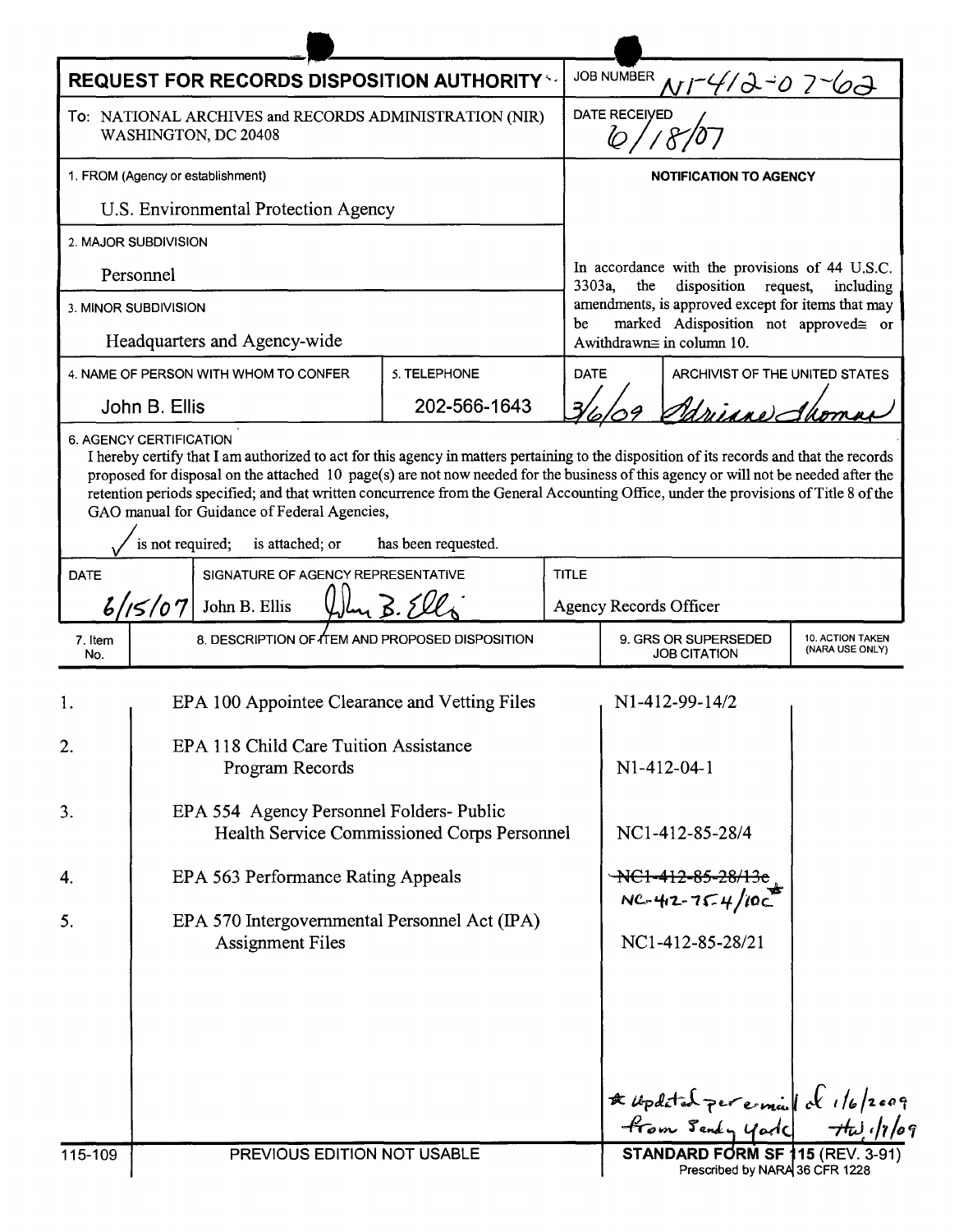This schedule is in development. It may not be used to retire or destroy records. If you have any **questions, please contact the Records Help Desk.** 

# **EPA Records Schedule 100**

**Status:** Development, *06/30/2007*

**Title:** Appointee Clearance and Vetting Files

**Program:** Personnel

**Applicability:** Headquarters

**Function:** 403-251-02 - Acquire Personnel

#### **NARA Disposal Authority:**

This schedule authorizes the disposition of the record copy in any media (media neutral). Records designated for permanent retention must be transferred to the National Archives in accordance with NARA standards at the time of transfer.

• Pending

#### **Description:**

Files consist of records resulting from liaison with the White House to evaluate the suitability of individuals for non-career positions. The files include correspondence, applications for employment, resumes, background information about individuals, financial disclosure forms, security clearances, notifications of personnel action, White House clearance checklists, and other documentation relating to the selection, clearance, and appointment of political appointees.

#### **Disposition Instructions:**

**Item a:** Appointees

- **• Disposable**
- Destroy at the end of the Presidential administration during which the individual is hired, except for any original material appropriate for filing in OPFs, which should be placed in those files.

**Item b:** Non-appointees

- **• Disposable**
- Close inactive records on termination of consideration.
- Destroy 1 year after closure but not later than the end of the Presidential administration during which the individual is considered.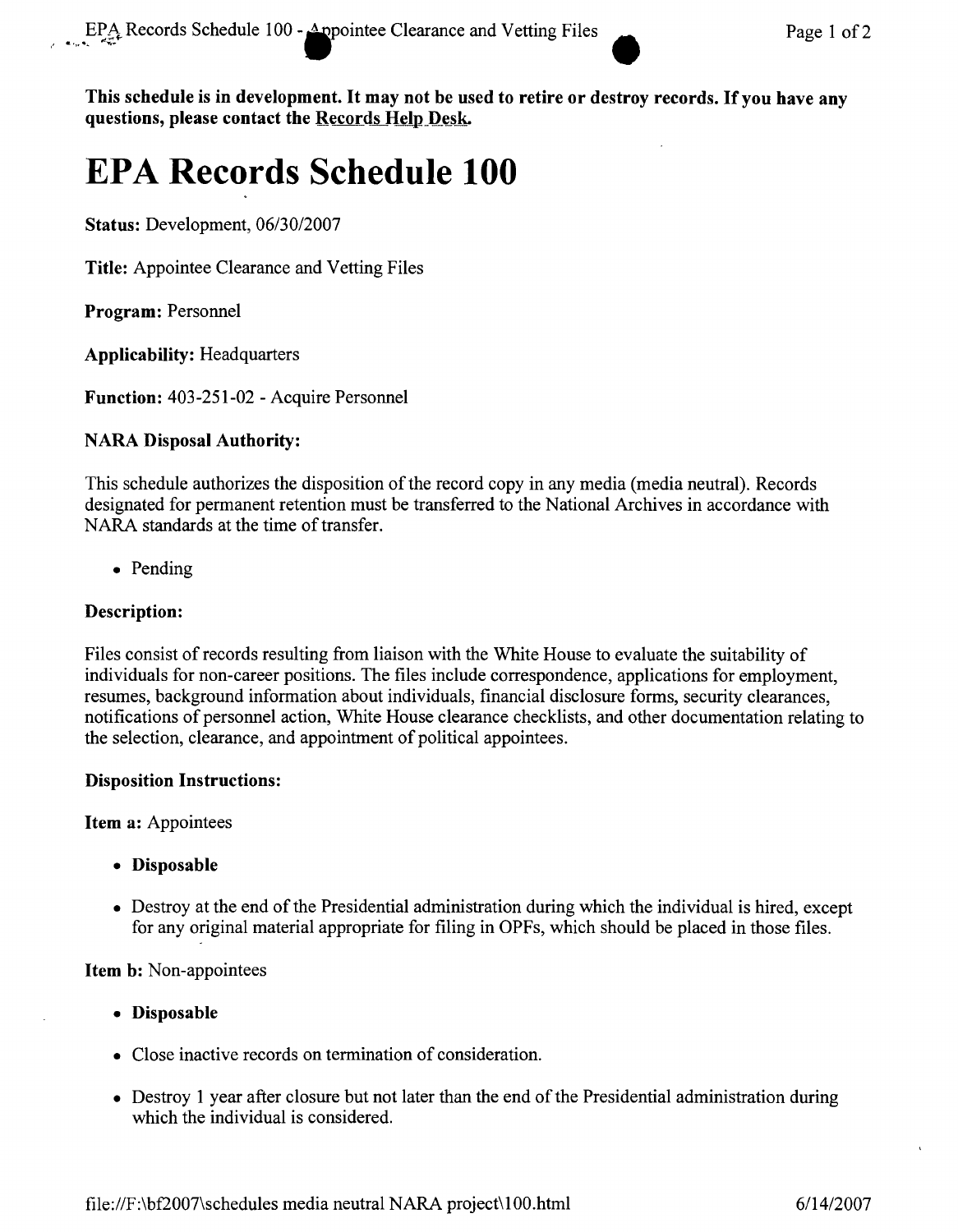## Guidance:

Correspondence related to offering appointments to potential employees is scheduled as EPA 557.

Records containing sensitive information must be shredded or otherwise definitively destroyed to protect confidentiality.

#### Reasons for Disposition:

The disposition instructions have been rewritten as media neutral to allow for maintaining the record copy in EPA's electronic recordkeeping system. The retention has not changed.

Item c for electronic copies created with word processing and electronic mail applications was deleted *0811512006* pursuant to NARA Bulletin 2006-04.

#### Custodians:

Office of Administration and Resources Management, Human Capital Management Division

- Contact:
- Telephone:

#### Related Schedules:

EPA 557

#### Previous NARA Disposal Authority:

*NI-412-99-1412*

Entry: *12/07/1995*

EPA Approval: Pending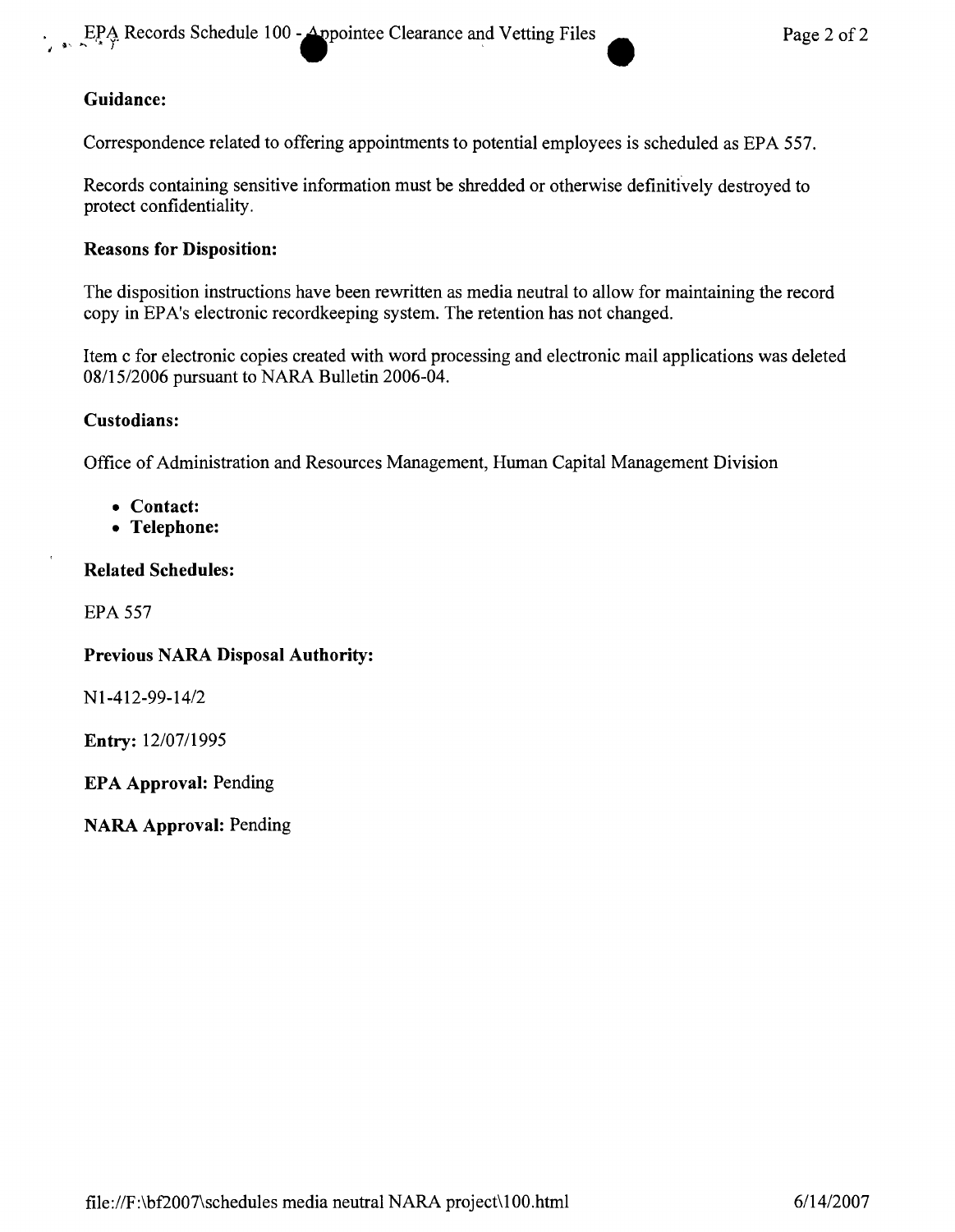This schedule is in development. It may not be used to retire or destroy records. If you have any questions, please contact the Records Help Desk.

# **EPA Records Schedule 118**

Status: Development, *06/30/2007*

Title: Child Care Tuition Assistance Program Records

Program: Personnel

Applicability: Agency-wide

Function: 403-254 - Benefits Management

## NARA Disposal Authority:

This schedule authorizes the disposition of the record copy in any media (media neutral). Records designated for permanent retention must be transferred to the National Archives in accordance with NARA standards at the time of transfer.

• Pending

## Description:

Includes records documenting EPA's child care assistance program. Public Law 107-67, Section 630, permits federal agencies to assist lower income federal employees with child care tuition costs. The program is managed by the Office of Administration and Resources Management, Office of Human Resources, and the application process is administered by Federal Employee Education and Assistance (FEEA). FEEA also administers the Child Care Tuition Assistance Program application process for other participating federal agencies. The program was developed in partnership with a number of stakeholders, e.g., the American Federal of Government Employees (AFGE). Types of documents include agreements with EPA and unions and other entities, applications with pay statements and income tax returns, eligibility forms, child care provider forms, correspondence, and other related documents.

Excludes: EPA Child Care Database (EPA 090).

## Disposition Instructions:

#### Item a: Agreements

- Disposable
- Close inactive records upon expiration or termination of agreement.
- Destroy 10 years after file closure.

#### Item b: Other documentation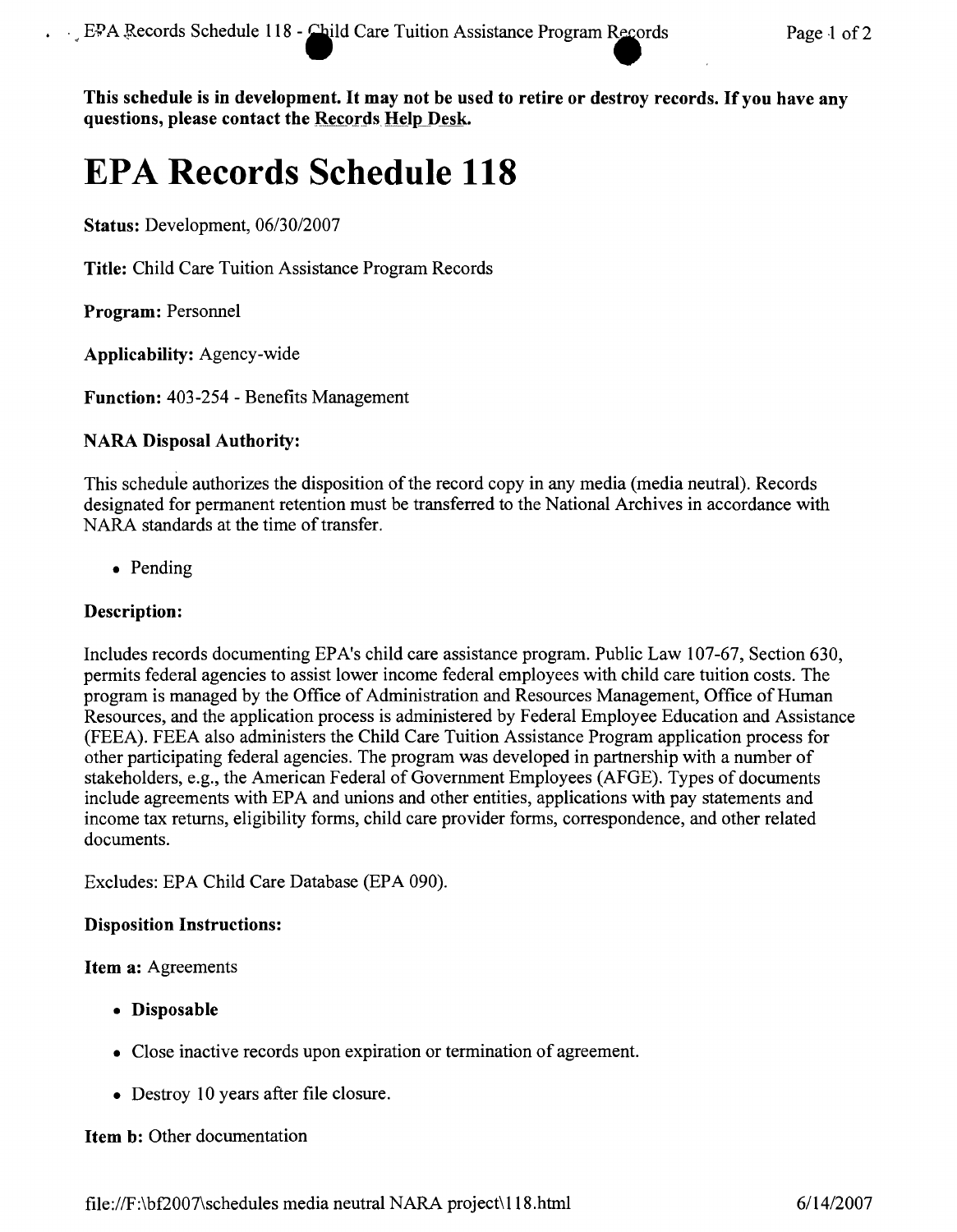## • Disposable

- Close inactive records at end of year.
- Destroy 2 years after file closure.

## Guidance:

The Office of Administration and Resources Management (OARM) is responsible for program oversight and for ensuring the disposition instructions are followed. Contract records are covered in EPA 202. The EPA Child Care Database is covered by EPA 090.

Records containing sensitive information must be shredded or otherwise definitively destroyed to protect confidentiality.

Specific legal citations include:

- Public Law 107-67, Section 603, 40 U.S.C. Sec. 490b
- 5 CFR Part 792 Subpart B
- EPA Privacy Act System #49

#### Reasons for Disposition:

The disposition instructions have been rewritten as media neutral to allow for maintaining the record copy in EPA's electronic recordkeeping system. The retention has not changed.

Item c for electronic copies created with word processing and electronic mail applications was deleted *08115/2006* pursuant to NARA Bulletin 2006-04.

## Custodians:

Office of Administration and Resources Management, Office of Human Resources

- Contact: Cheryl Bentley
- Telephone: 202-564-0244

## Related Schedules:

EPA 090, EPA 202

## Previous NARA Disposal Authority:

Nl-412-04-1

Entry: *08/0112002*

## EPA Approval: Pending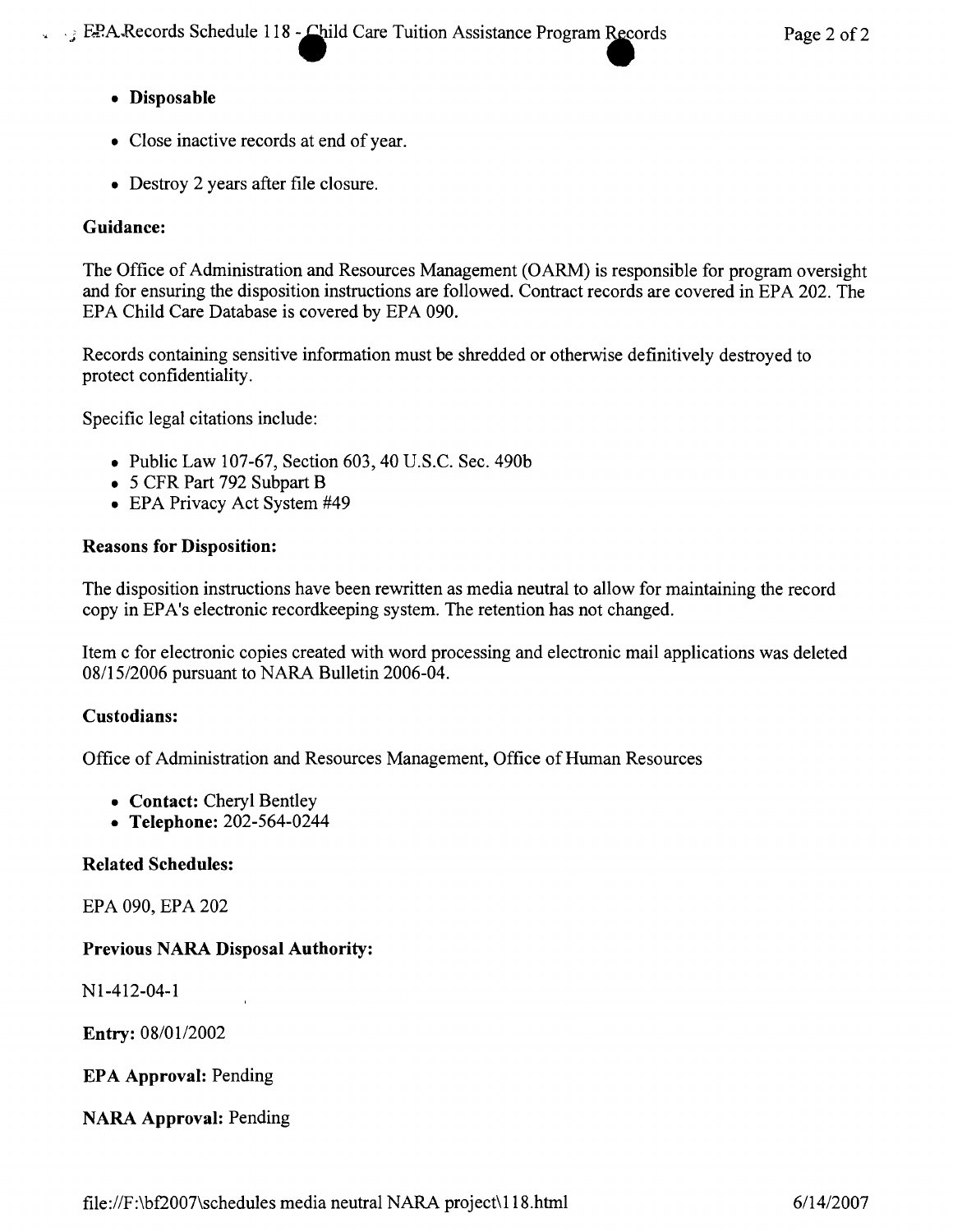EPA Records Schedule 554 - Agency Personnel Folders - Public Health Service Commiss ... Page 1 of 2

This schedule is in development. It may not be used to retire or destroy records. If you have any questions, please contact the Records  $H$ elp Desk.

# **EPA Records Schedule 554**

Status: Development, 06/30/2007

Title: Agency Personnel Folders - Public Health Service Commissioned Corps Personnel

Program: Personnel

Applicability: Agency-wide

Function: 403-251-03 - Perform Personnel Actions

#### NARA Disposal Authority:

This schedule authorizes the disposition of the record copy in any media (media neutral). Records designated for permanent retention must be transferred to the National Archives in accordance with NARA standards at the time of transfer.

• Pending

#### Description:

Documents accumulated to provide a record of status and service of personnel temporarily assigned to EPA. The Public Health Service (PHS) personnel office specifies the "duplicate" documents to be maintained by non-PHS agencies.

#### Disposition Instructions:

Item a: Record copy

- Disposable
- Close inactive records upon transfer or separation.
- Destroy 2 years after file closure.

#### Guidance:

This item is to be applied by personnel offices. Other official personnel folders (OPFs) are scheduled as EPA 553.

Records containing sensitive information must be shredded or otherwise definitively destroyed to protect confidentiality.

#### Reasons for Disposition: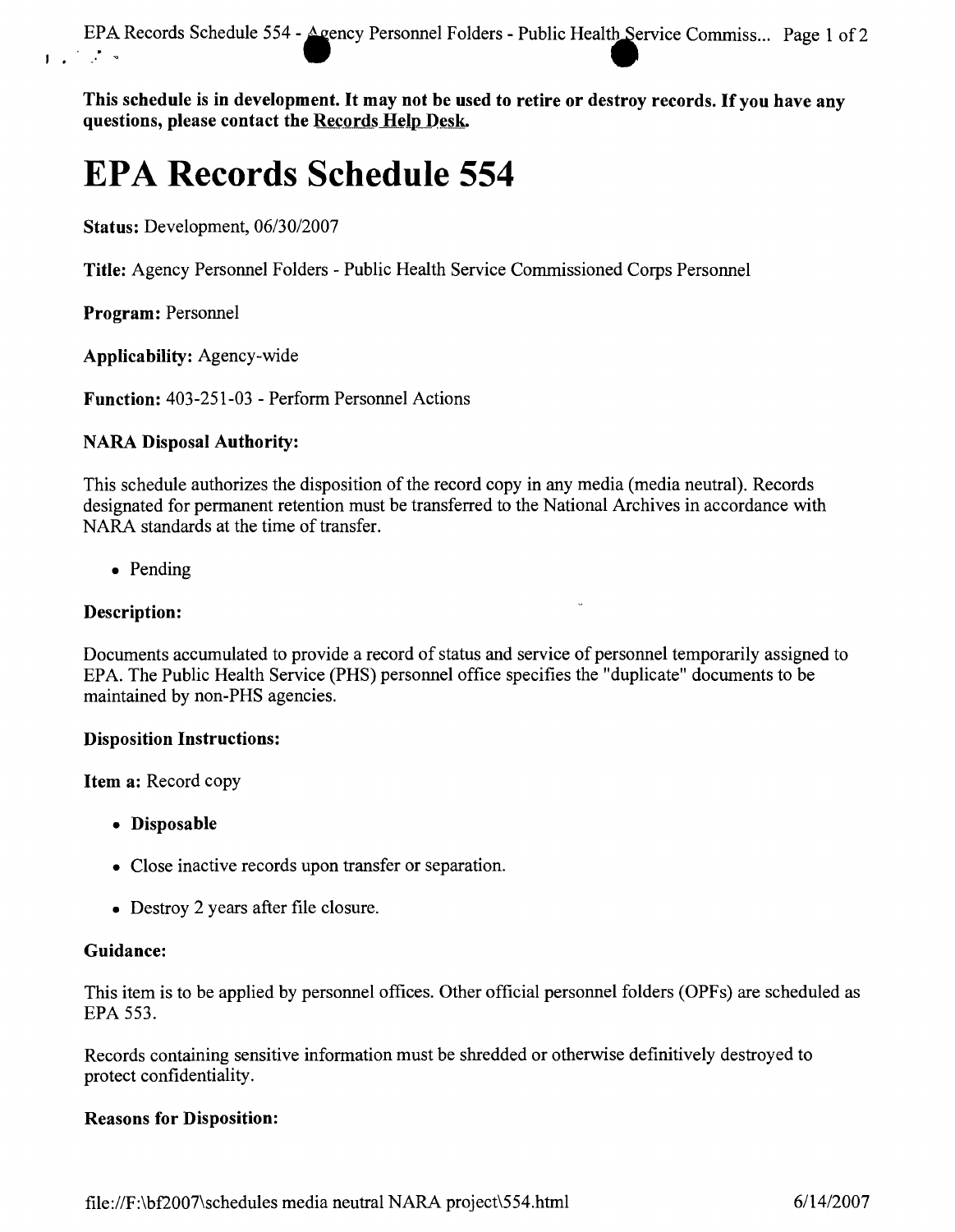The disposition instructions have been rewritten as media neutral to allow for maintaining the record copy in EPA's electronic recordkeeping system. The retention has not changed.

Item b for electronic copies created with word processing and electronic mail applications deleted *08/22/2006* pursuant to NARA Bulletin 2006-04.

## Custodians:

Multiple units

## Related Schedules:

EPA 553

## Previous NARA Disposal Authority:

*NC1-412-85-28/4*

Entry: *07/27/1993*

EPA Approval: Pending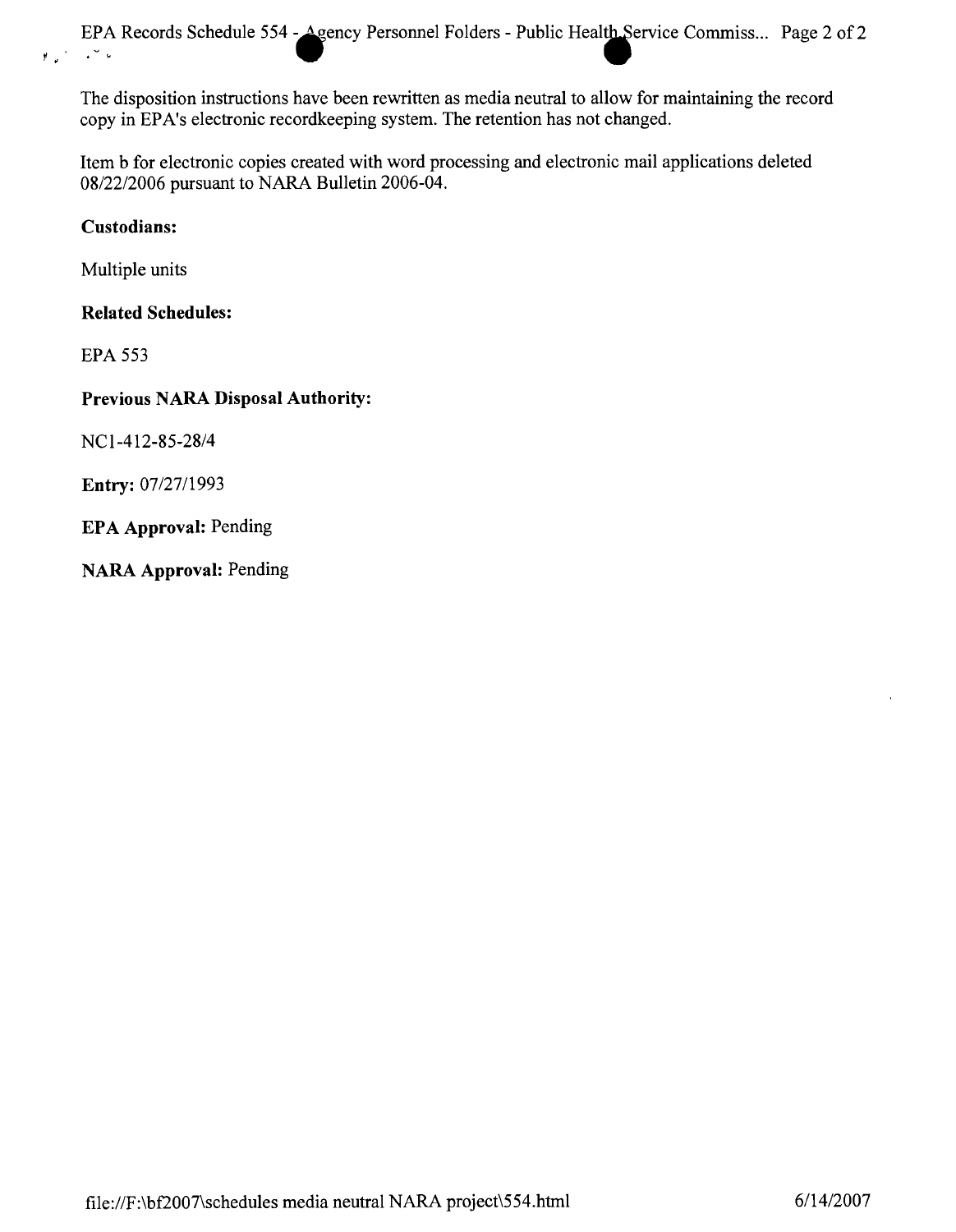

This schedule is in development. It may not be used to retire or destroy records. If you have any **questions, please contact the Records Help Desk.** 

# **EPA Records Schedule 563**

**Status:** Development, *06/30/2007*

**Title:** Performance Rating Appeals

**Program:** Personnel

 $\mathcal{L}$ 

**Applicability:** Agency-wide

**Function:** 403-255-04 - Manage Performance

## **NARA Disposal Authority:**

This schedule authorizes the disposition of the record copy in any media (media neutral). Records designated for permanent retention must be transferred to the National Archives in accordance with NARA standards at the time of transfer.

• Pending

#### **Description:**

Contains performance rating appeals files, including copies of employee's appeals of performance rating, copies of decisions rendered and other material pertaining to the case.

#### **Disposition Instructions:**

#### **Item a:** Record copy

- **• Disposable**
- Close inactive records at end of year in which final decision is made.
- Destroy 3 years after file closure.

#### **Guidance:**

Employee performance file system records are covered in EPA 107. See EPA 553 for official personnel folders (OPF) for civilians, and EPA 554 for Public Health Service Corps commissioned personnel.

Records containing sensitive information must be shredded or otherwise definitively destroyed to protect confidentiality.

#### **Reasons for Disposition:**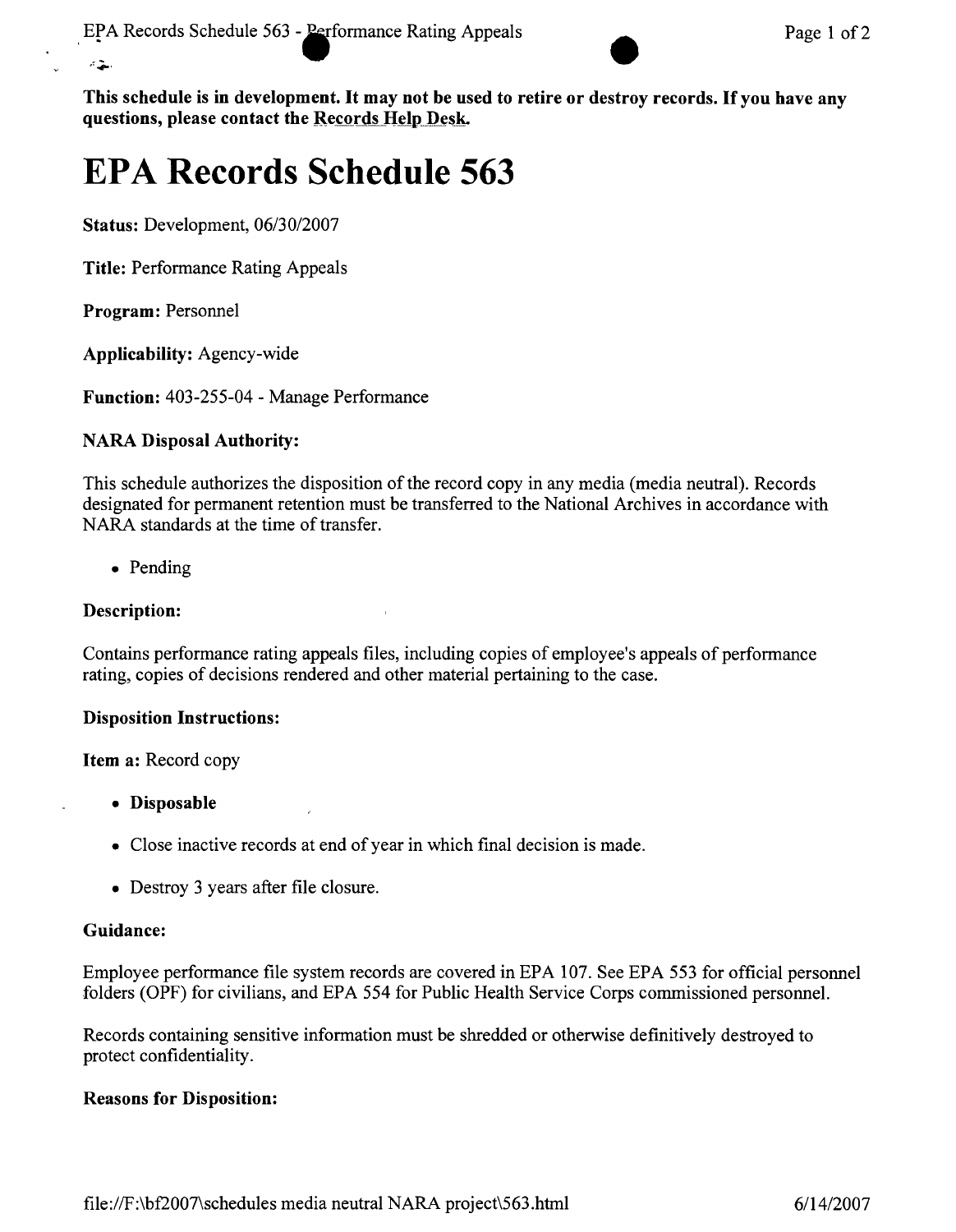EPA Records Schedule 563 - Performance Rating Appeals Page 2 of 2

The disposition instructions have been rewritten as media neutral to allow for maintaining the record copy in EPA's electronic recordkeeping system. The retention has not changed.

Item b for electronic copies created with word processing and electronic mail applications deleted *08/2212006* pursuant to NARA Bulletin 2006-04.

## **Custodians:**

يوجد

 $\lambda$ 

Multiple units

#### **Related Schedules:**

EPA 107, EPA 553, EPA 554

#### **Previous NARA Disposal Authority:**

*NC-412-75-4/10c, NCI-412-85-28/13c*

**Entry:** *07/3011993*

**EPA Approval:** Pending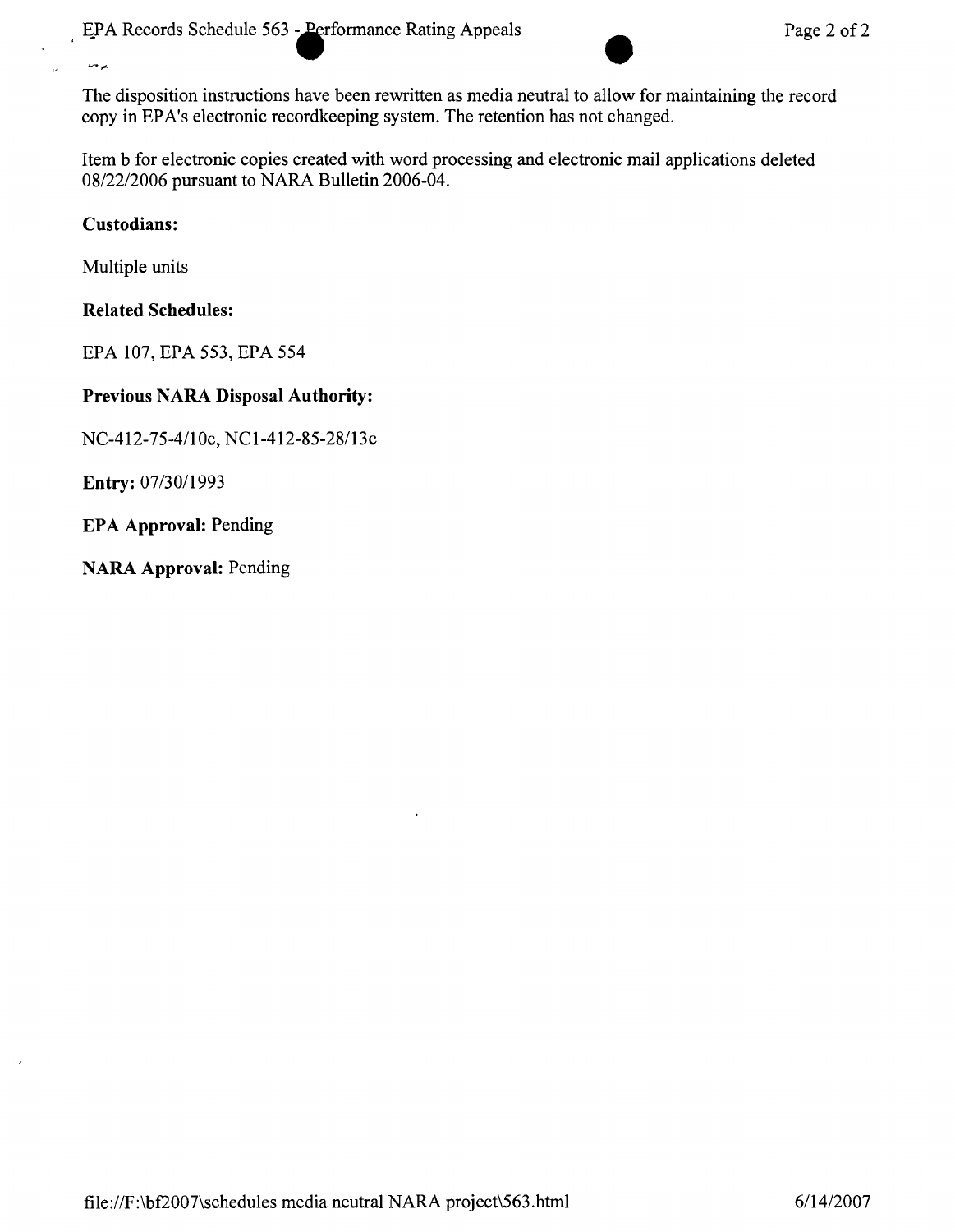**This schedule is in** development. It **may not be used to retire or destroy records.** Ifyou **have any questions, please contact the Records Help Desk.** 

# **EPA Records Schedule 570**

**Status:** Development, *06/30/2007*

**Title:** Intergovernmental Personnel Act (IPA) Assignment Files

**Program:** Personnel

 $\mathbf{1}$ 

**Applicability:** Agency-wide

**Function:** 403-251-02 - Acquire Personnel

#### **NARA Disposal Authority:**

This schedule authorizes the disposition of the record copy in any media (media neutral). Records designated for permanent retention must be transferred to the National Archives in accordance with NARA standards at the time of transfer.

• Pending

### **Description:**

Consists of records documenting the temporary assignment of personnel between the federal government and state or local governments, institutions of higher education, Indian tribal governments, and other eligible organizations.

#### **Disposition Instructions:**

**Item a:** Record copy

- **• Disposable**
- Close inactive records upon termination of assignment.
- Destroy 2 years after file closure.

#### **Guidance:**

#### **Reasons for Disposition:**

The disposition instructions have been rewritten as media neutral to allow for maintaining the record copy in EPA's electronic recordkeeping system. The retention has not changed.

Item b for electronic copies created with word processing and electronic mail applications deleted *08/23/2006* pursuant to NARA Bulletin 2006-04.